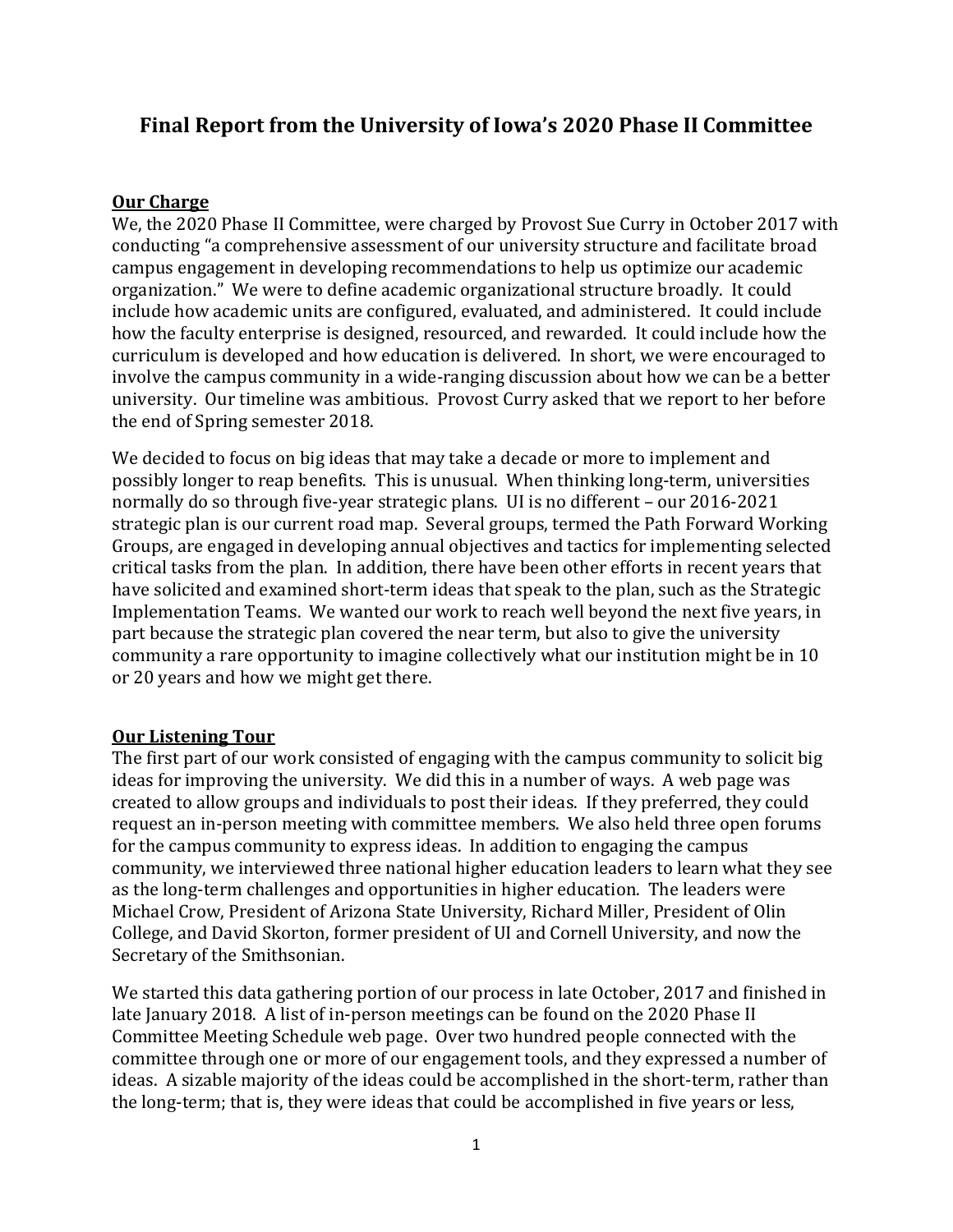often in less than a year. While many of these ideas are potentially very good, they were outside the scope of our work. Our focus was sizable ideas that take a decade or more to implement. As noted above, the Path Forward Committees are currently generating plans that can be implemented in the short-term to accomplish our five-year strategic plan. We felt it best not to enter this space by endorsing various short-term ideas that we heard.

We did hear some big ideas. Most were expressed in very general terms, without sufficient detail for us to assess them and make recommendations about which ones the university should or should not pursue. For example, many people told us that UI should designate various research areas as targets for excellence and invest in them. We agree that targets for excellence should be identified, but our committee did not have the time or expertise to do the necessary in-depth analysis to confidently recommend some areas over others. As another example, some people recommended forming various new colleges, while others advocated for dividing or combining existing colleges. Changing our collegiate structure is a big idea that needs extensive study by a wide range of stakeholders before decisions are made. Yet another example is the call by several people for UI to build significantly on our existing strengths in writing. This idea is not new. The Writers Workshop, International Writing Program, and other writing initiatives have long distinguished UI as a writing center, and there have long been calls to invest further in writing to give us even greater distinction. What we did not hear were well-developed ideas to make this happen. Expanding interdisciplinary teaching and research was another big idea. Again, this idea is not new. In this case, UI has already made significant progress, but many people said more needs to be done if we are going to compete successfully for research grants, prepare our students for successful careers, and help solve 21st-century problems. We did not, however, hear many specific recommendations for how to do this, but we did hear concerns that the new budget model may have unintended negative consequences on interdisciplinary teaching and research. If this is true, it is a problem that needs to be addressed now, not a decade out.

#### **Barriers to Big Ideas**

There are at least a couple of reasons why we did not hear more big ideas. One is that the Phase I 2020 process, which was completed right before we started our work, caused significant angst in the College of Liberal Arts & Sciences. Many in CLAS were convinced that the Phase I committee favored breaking up the College and there was suspicion that our Phase II committee was also targeting CLAS for division. In addition, there was widespread concern that a search for a new dean in CLAS would not go forward until Phase II was complete and any recommendations regarding CLAS were implemented. In many of our early meetings with CLAS faculty and staff, the conversation focused on these fears, not on big ideas for the university's future. Unfortunately, much of the rest of campus paid little attention to our committee because they, too, saw our work as primarily concerning CLAS. Thus, the "big idea" focus of the Phase II committee was not the focus of many faculty and staff, especially early in our listening tour.

The other reason why we did not hear many big ideas is systemic. University communities, including our own, are seldom encouraged or rewarded to think about big ideas – ideas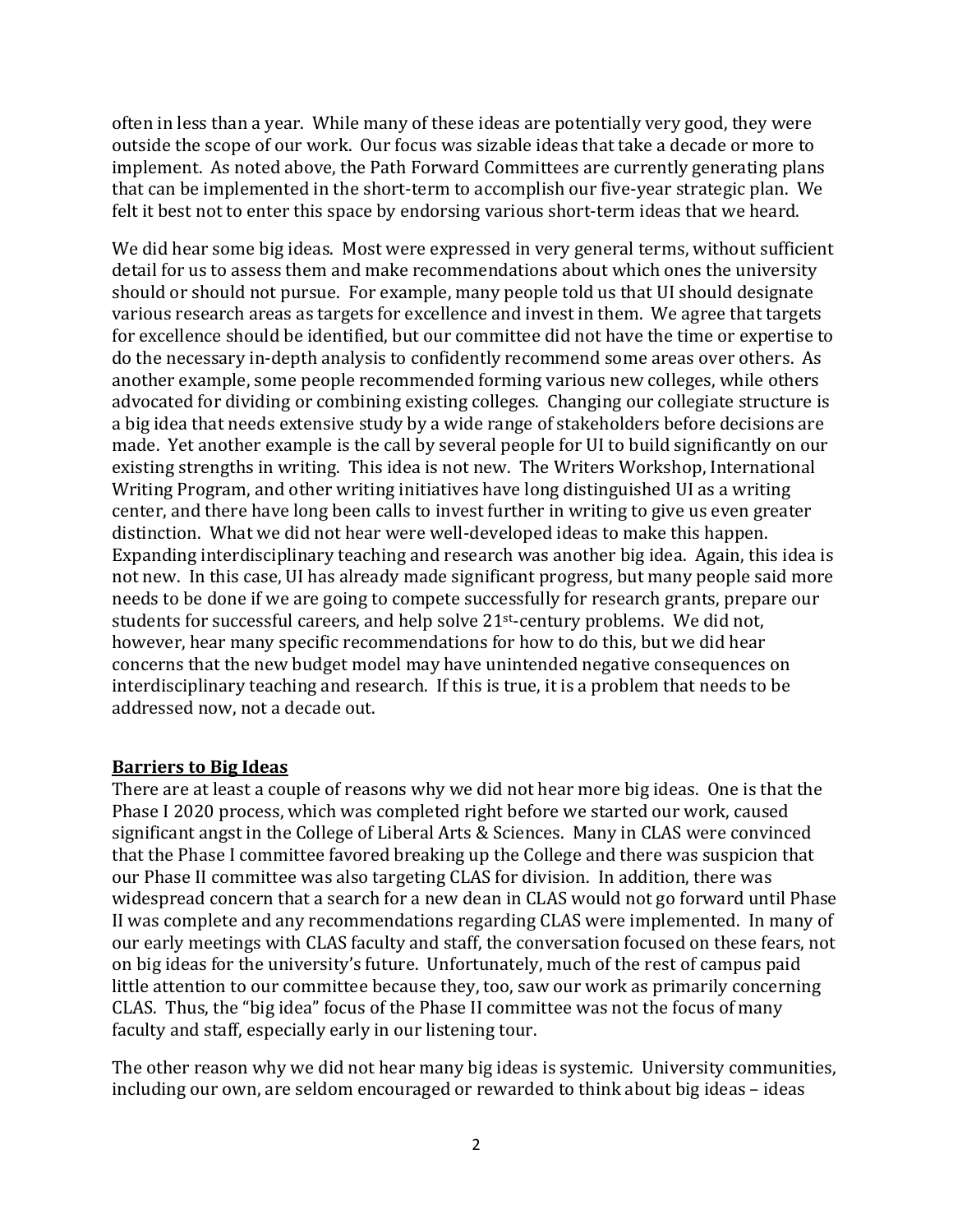that transcend home units and take a decade or more to accomplish. Most of us, including the members of this committee, are dedicated to improving the university and we do so primarily through short-term initiatives in our home units and our disciplinary communities. Given this, it should probably not be a surprise that we did not hear many big ideas, especially well-developed ideas. It takes time to develop big ideas and our committee had a short time frame, one that was further truncated by the initial angst toward the Phase II process in CLAS and indifference toward the process outside of CLAS.

### **Encouraging Big Ideas**

We remain convinced that universities should periodically – indeed, regularly – think longterm, longer that the five-year increments of strategic plans. Universities should also think big, bigger than most of the good ideas that go into accomplishing a five-year strategic plan. Some of the very biggest long-term initiatives at other schools are the tuitionreimbursement partnership between Arizona State University and Starbucks, the partnership between Cornell University and Technion – Israel Institute of Technology to build the Cornell Tech campus on Roosevelt Island in New York City, and Purdue University's purchase of Kaplan University and its repackaging as Purdue Global University. These particular initiatives may not have been right for UI, but there are big ideas that probably are right for UI, and we should put in place processes to encourage them to be imagined. We should also have processes for vetting big ideas and selecting a few for implementation. This does not happen in a systematic way today. For example, suppose some faculty members had an idea for a new school that would offer undergraduate and graduate academic degrees, provide outreach and engagement across the state, and serve as a hub for research. To whom would these faculty members take their idea: a dean, the provost, the associate provost for outreach and engagement, the vice president for research, the president, or someone else? Whomever they approached would probably not have expertise in the area and would not have the staff to assess it. Moreover, with the exception of the president and provost, only part of the idea intersects the purview of each of these administrators. Too often in these situations the idea would probably be turned down, not because it lacks merit but because there is no process to assess its merit, compare it to other ideas, and make an informed decision. It seems to us that if the university is going to be the best it can be in 20 years we need an ongoing systematic process to solicit, vet, and select among innovative ideas that have the potential to make us shine. Otherwise, we run the risk of choosing suboptimal ideas or worse yet, no ideas.

## **Selecting and Supporting Big Ideas**

What might a process for soliciting, vetting, and selecting big ideas look like? It could take many forms, but it needs to keep the new university budget model in mind. Under this model money flows to the colleges and it is the deans, along with several other senior campus leaders, who allocate the funds as members of the budget review board. This is a huge change from the old budget model; indeed, the new model might be the biggest idea implemented on campus in decades. It will take a few budget cycles for the details of this new model to iron out. We feel it is best to wait until then to develop a process for choosing big ideas.